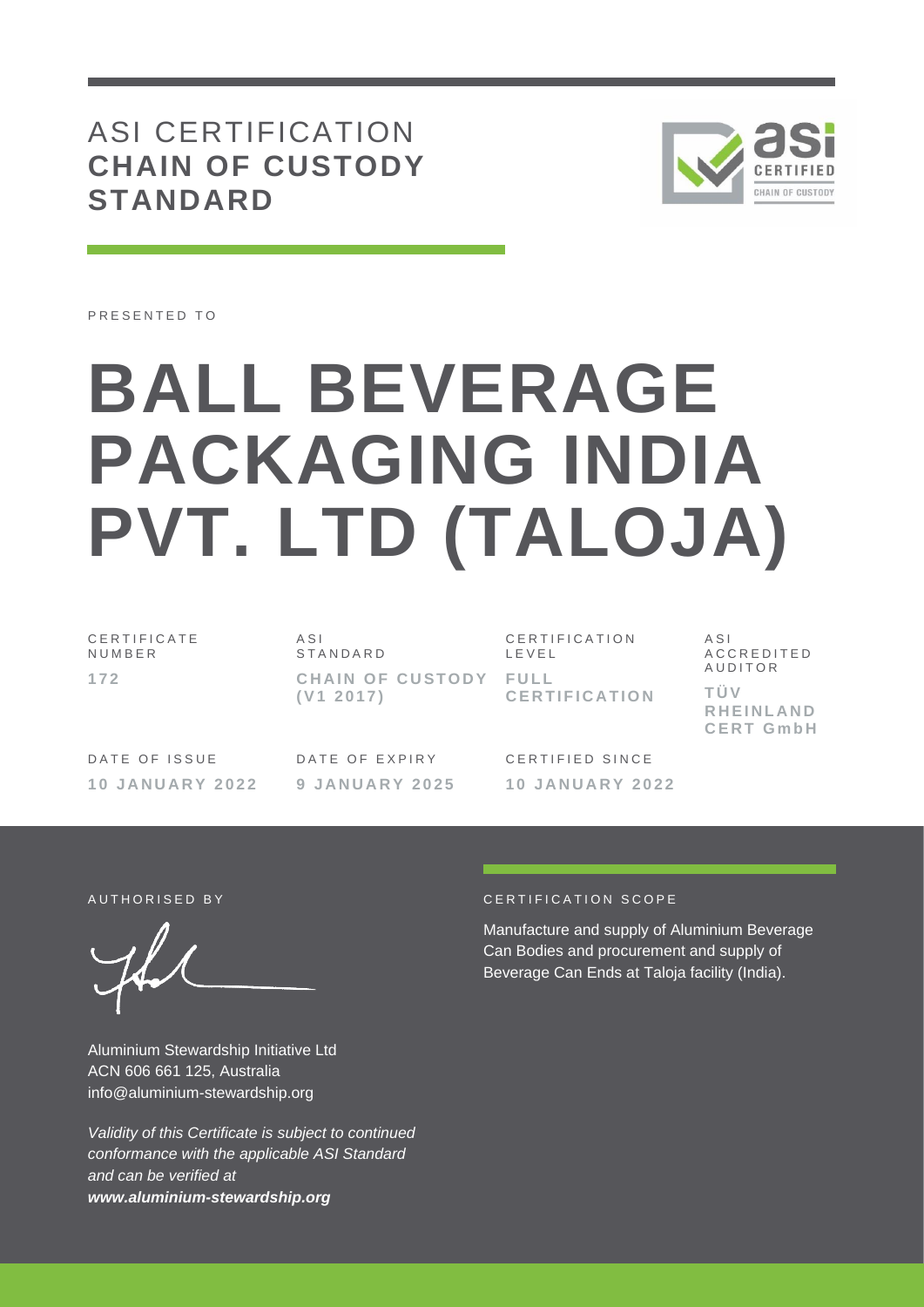# SUMMARY AUDIT REPORT **CHAIN OF CUSTODY STANDARD**

## **OVERVIEW**

| MEMBER NAME                | <b>Ball Corporation</b>                                                                                                                                                                                                                                                                                                                                                |
|----------------------------|------------------------------------------------------------------------------------------------------------------------------------------------------------------------------------------------------------------------------------------------------------------------------------------------------------------------------------------------------------------------|
| ENTITY NAME                | Ball Beverage Packaging India Pvt. Ltd (Taloja)                                                                                                                                                                                                                                                                                                                        |
| CERTIFICATION<br>SCOPE     | Manufacture and supply of Aluminium Beverage Can Bodies and<br>procurement and supply of Beverage Can Ends at Taloja facility (India).                                                                                                                                                                                                                                 |
| SUPPLY CHAIN<br>ACTIVITIES | Post-Casthouse                                                                                                                                                                                                                                                                                                                                                         |
| ASI STANDARD               | Chain of Custody Standard V1                                                                                                                                                                                                                                                                                                                                           |
| AUDIT TYPE                 | <b>Initial Certification Audit</b>                                                                                                                                                                                                                                                                                                                                     |
| AUDIT FIRM                 | <b>TÜV Rheinland Cert GmbH</b>                                                                                                                                                                                                                                                                                                                                         |
| AUDIT DATE                 | 12 - 16 July 2021                                                                                                                                                                                                                                                                                                                                                      |
| AUDIT REPORT<br>SUBMISSION | 21 December 2021                                                                                                                                                                                                                                                                                                                                                       |
| AUDIT SCOPE                | The audit scope includes the manufacture and supply of Aluminium<br>Beverage Can Bodies and procurement and supply of Beverage Can Ends<br>at Taloja facility (India).                                                                                                                                                                                                 |
|                            | The supply chain activities included in the audit scope:                                                                                                                                                                                                                                                                                                               |
|                            | Post-Casthouse                                                                                                                                                                                                                                                                                                                                                         |
|                            | All relevant criteria in the ASI Chain of Custody Standard were included in<br>the audit scope.                                                                                                                                                                                                                                                                        |
| AUDIT<br>OUTCOME           | Certification                                                                                                                                                                                                                                                                                                                                                          |
| AUDIT<br>METHODOLOGY       | The Auditors confirm that:                                                                                                                                                                                                                                                                                                                                             |
| DECLARATION                | $\triangleright$ The information provided by the Entity is true and accurate to the best<br>knowledge of the Auditor(s) preparing this Report.<br>$\blacksquare$ The findings are based on verified Objective Evidence relevant to the<br>time period for the Audit, traceable and unambiguous.<br>◘ The Audit Scope and Audit methodology are sufficient to establish |
|                            | confidence that the findings are indicative of the performance of the<br>Entity's defined Certification Scope.                                                                                                                                                                                                                                                         |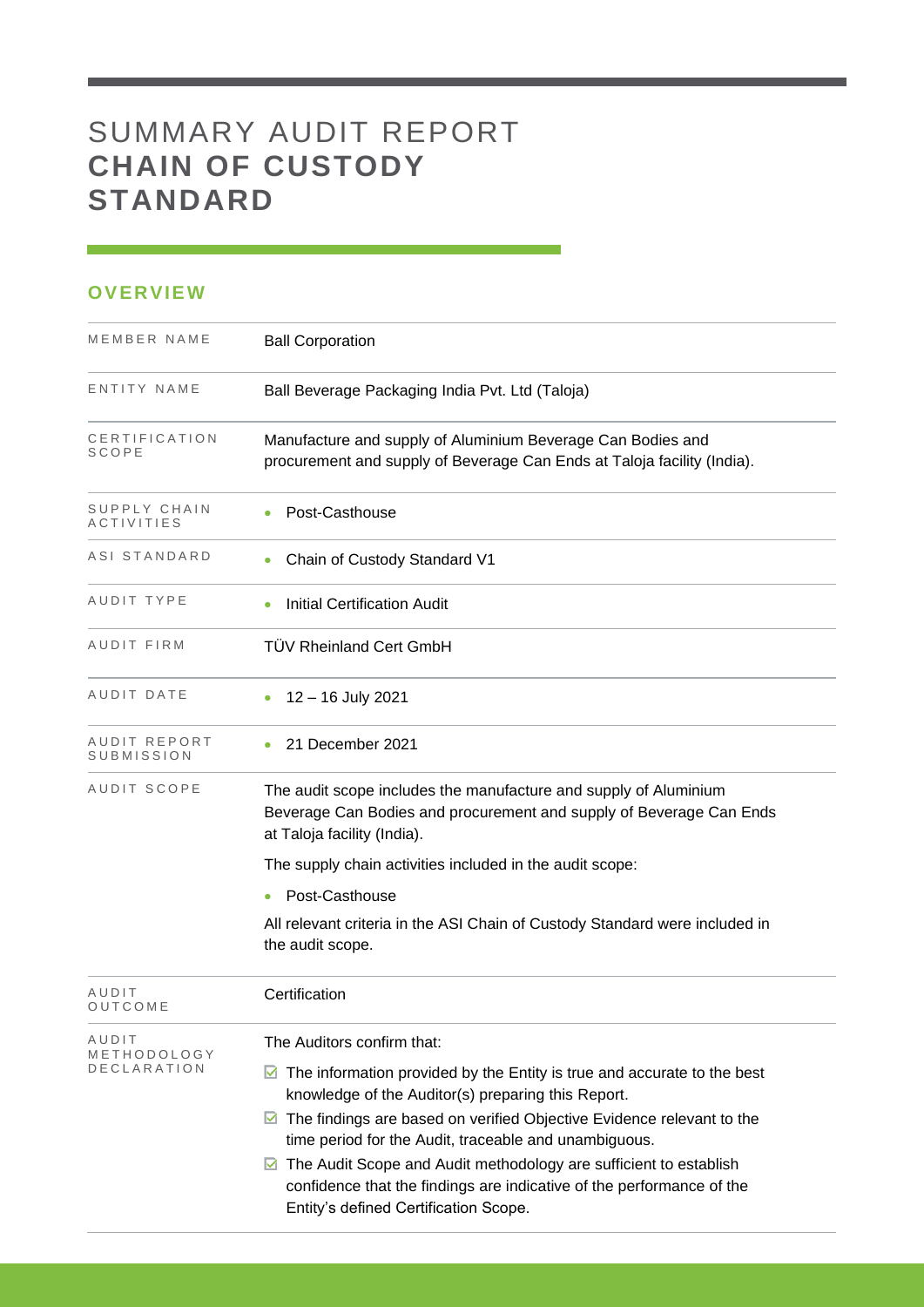| $\triangleright$ The Auditor(s) have acted in a manner deemed ethical, truthful, accurate<br>professional, independent and objective. |                                  |  |  |
|---------------------------------------------------------------------------------------------------------------------------------------|----------------------------------|--|--|
| CERTIFICATION<br>PERIOD                                                                                                               | 10 January 2022 - 9 January 2025 |  |  |
| NEXT AUDIT<br>TYPE                                                                                                                    | Surveillance Audit               |  |  |
| NEXT AUDIT<br>DUE DATE                                                                                                                | 9 July 2023                      |  |  |
| CERTIFICATE<br>NUMBER                                                                                                                 | 172                              |  |  |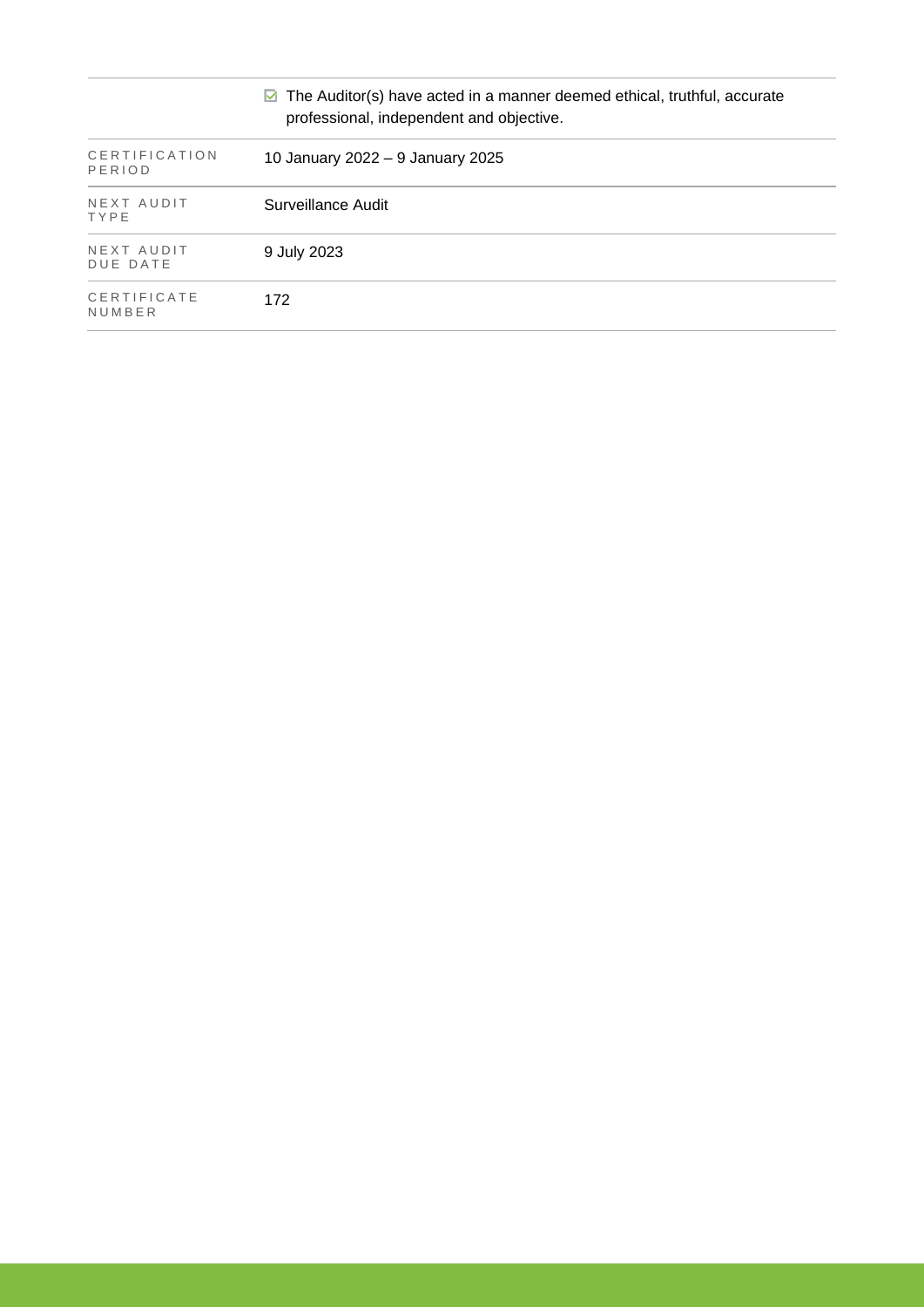## **SUMMARY OF FINDINGS**

| <b>CRITERION</b>                              | RATING         | COMMENT                                                                                                                                                                                                                                                                                   |  |
|-----------------------------------------------|----------------|-------------------------------------------------------------------------------------------------------------------------------------------------------------------------------------------------------------------------------------------------------------------------------------------|--|
| MANAGEMENT SYSTEM AND RESPONSIBILITIES        |                |                                                                                                                                                                                                                                                                                           |  |
| 1.1 ASI membership                            | Conformance    | The Entity is Production and Transformation<br>member, verified on the ASI website.                                                                                                                                                                                                       |  |
| 1.2 Management system                         | Conformance    | The Entity has developed Standard Operating<br>Procedures (SOP), addressing all relevant topics<br>like management review and record keeping.<br>Internal training is conducted for team members.<br>The procedures have been communicated to<br>responsible persons or process owners.   |  |
| 1.3 Management system reviews                 | Conformance    | The management review is conducted twice a<br>year, with participation of the leadership team.                                                                                                                                                                                            |  |
| 1.4 Management representative                 | Conformance    | The Management Representative is designated<br>by senior management. Additionally there is an<br>ASI Governance Committee, involving personnel<br>from EHS, HR and the Plant Head acting as ASI<br>Manager.                                                                               |  |
| 1.5 Training                                  | Conformance    | The ASI CoC Internal training is conducted for<br>relevant personnel.                                                                                                                                                                                                                     |  |
| 1.6 Record keeping                            | Conformance    | The record retention time is defined as 5 years, as<br>per ASI requirements.                                                                                                                                                                                                              |  |
| 1.7a Reporting to ASI (Inputs and<br>Outputs) | Conformance    | The Entity has developed a procedure which<br>covers reporting requirements to ASI concerning<br>Inputs and Outputs.                                                                                                                                                                      |  |
| 1.7b Reporting to ASI (Input<br>Percentage)   | Conformance    | The Entity has developed a procedure which<br>covers ASI reporting requirements concerning<br>Input Percentage within 3 months after the end of<br>each calendar year.                                                                                                                    |  |
| 1.7c Reporting to ASI (Positive<br>Balance)   | Conformance    | The Entity has developed a procedure which<br>covers ASI reporting requirements concerning<br>maximum Positive Balance in the calendar year<br>carried over to the subsequent Material<br>Accounting Period, within 3 months after the end<br>of each calendar year.                      |  |
| 1.7d Reporting to ASI (Internal<br>Overdraw)  | Conformance    | The Entity has developed a procedure which<br>covers ASI reporting requirements concerning the<br>maximum Internal Overdraw within the calendar<br>year, and the percentage of Input Quantity of CoC<br>Material this represents, within 3 months after the<br>end of each calendar year. |  |
| 1.7e Reporting to ASI (Eligible<br>Scrap)     | Not Applicable | The Entity is not engaged in Aluminium Re-<br>melting/Refining to produce Recycled Aluminium.                                                                                                                                                                                             |  |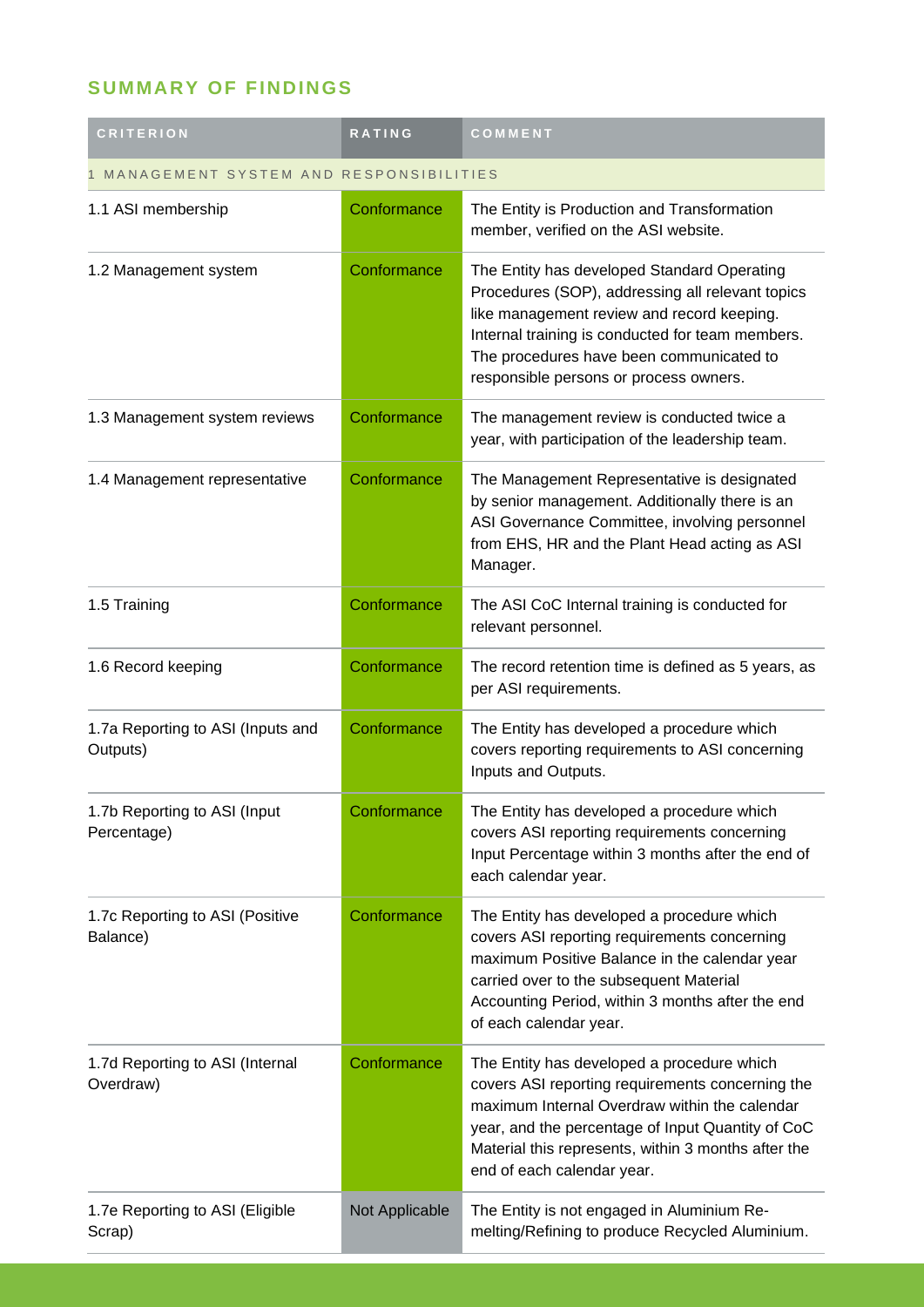| <b>CRITERION</b>                                                 | RATING         | COMMENT                                                                                                                                                                                                                                                                                                                                            |
|------------------------------------------------------------------|----------------|----------------------------------------------------------------------------------------------------------------------------------------------------------------------------------------------------------------------------------------------------------------------------------------------------------------------------------------------------|
| 1.7f Reporting to ASI (ASI Credits<br>from Casthouses)           | Not Applicable | The Entity is not engaged in producing Casthouse<br>Products.                                                                                                                                                                                                                                                                                      |
| 1.7g Reporting to ASI (ASI Credits<br>purchased)                 | Conformance    | The Entity has developed a procedure which<br>cover ASI reporting requirements about the ASI<br>Credits purchased.                                                                                                                                                                                                                                 |
| 2 OUTSOURCING CONTRACTORS                                        |                |                                                                                                                                                                                                                                                                                                                                                    |
| 2.1 Outsourcing Contractors in<br><b>CoC Certification Scope</b> | Not Applicable | The Entity does not use any Outsourcing<br>Contractors that take custody of CoC material for<br>the purposes of further processing, treatment or<br>manufacturing. Thus the Criterion is not<br>applicable at present.                                                                                                                             |
| 2.2a Control of CoC Material                                     | Not Applicable | The Entity does not use any Outsourcing<br>Contractors that take custody of CoC material for<br>the purposes of further processing, treatment or<br>manufacturing. Thus the Criterion is not<br>applicable at present.                                                                                                                             |
| 2.2b No further outsourcing                                      | Not Applicable | The Entity does not use any Outsourcing<br>Contractors that take custody of CoC material for<br>the purposes of further processing, treatment or<br>manufacturing. Thus the Criterion is not<br>applicable at present.                                                                                                                             |
| 2.2c Risk assessment                                             | Not Applicable | The Entity does not use any Outsourcing<br>Contractors that take custody of CoC material for<br>the purposes of further processing, treatment or<br>manufacturing. The risk assessment aspects have<br>been covered during Due Diligence activity, or<br>pre-qualification of other suppliers. Thus the<br>Criterion is not applicable at present. |
| 2.3 Output Quantity                                              | Not Applicable | The Entity does not use any Outsourcing<br>Contractors that take custody of CoC material for<br>the purposes of further processing, treatment or<br>manufacturing. Thus the Criterion is not<br>applicable at present.                                                                                                                             |
| 2.4 Verification and record-keeping                              | Not Applicable | The Entity does not use any Outsourcing<br>Contractors that take custody of CoC material for<br>the purposes of further processing, treatment or<br>manufacturing. However the requirements to<br>verify quantity, consistency etc. have been<br>documented in SOP. Thus the Criterion is not<br>applicable at present.                            |
| 2.5 Error management                                             | Not Applicable | The Entity does not use any Outsourcing<br>Contractors that take custody of CoC material for<br>the purposes of further processing, treatment or<br>manufacturing. However the error management                                                                                                                                                    |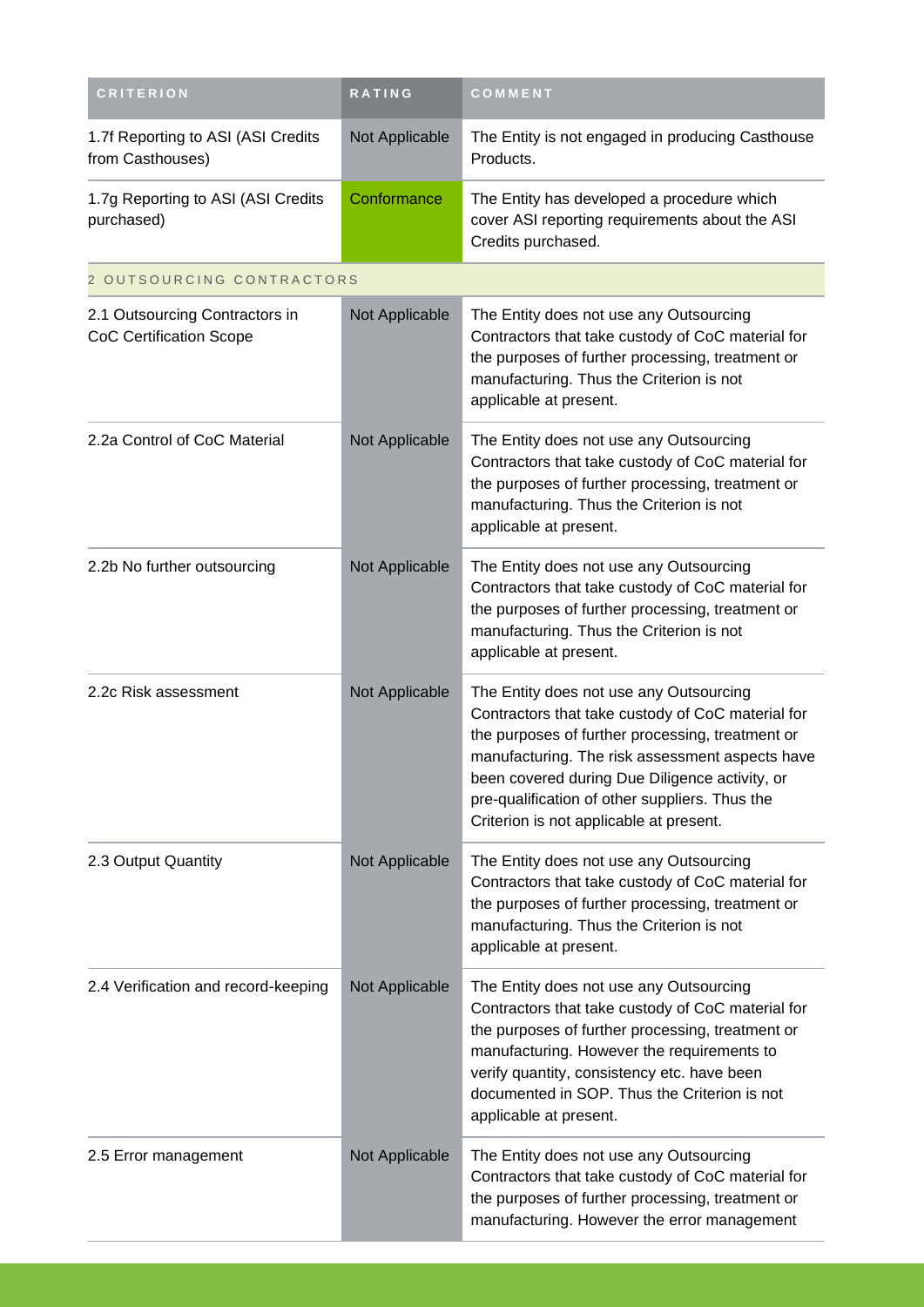| <b>CRITERION</b> | <b>RATING</b> | COMMENT                                                                                  |
|------------------|---------------|------------------------------------------------------------------------------------------|
|                  |               | aspects have been documented in SOP. Thus the<br>Criterion is not applicable at present. |

#### 3 PRIMARY ALUMINIUM: CRITERIA FOR ASI BAUXITE, ASI ALUMINA AND ASI LIQUID **METAL**

| 3.1a CoC Certification Scope -<br><b>Bauxite Mining</b>     | Not Applicable | This Criterion is not applicable to the Entity's<br>Certification Scope. |
|-------------------------------------------------------------|----------------|--------------------------------------------------------------------------|
| 3.1b ASI Performance Standard -<br><b>Bauxite Mining</b>    | Not Applicable | This Criterion is not applicable to the Entity's<br>Certification Scope. |
| 3.2a CoC Certification Scope -<br>Alumina Refining          | Not Applicable | This Criterion is not applicable to the Entity's<br>Certification Scope. |
| 3.2b ASI Performance Standard -<br>Alumina Refining         | Not Applicable | This Criterion is not applicable to the Entity's<br>Certification Scope. |
| 3.3a CoC Certification Scope -<br><b>Aluminium Smelting</b> | Not Applicable | This Criterion is not applicable to the Entity's<br>Certification Scope. |
| 3.3b ASI Performance Standard -<br>Aluminium Smelting       | Not Applicable | This Criterion is not applicable to the Entity's<br>Certification Scope. |

#### 4 RECYCLED ALUMINIUM: CRITERIA FOR ELIGIBLE SCRAP AND ASI LIQUID METAL

| 4.1a CoC Certification Scope -<br>Aluminium Re-Melting/Refining  | Not Applicable | This Criterion is not applicable to the Entity's<br>Certification Scope. |
|------------------------------------------------------------------|----------------|--------------------------------------------------------------------------|
| 4.1b ASI Performance Standard -<br>Aluminium Re-Melting/Refining | Not Applicable | This Criterion is not applicable to the Entity's<br>Certification Scope. |
| 4.2a Pre-Consumer Scrap and<br><b>Dross</b>                      | Not Applicable | This Criterion is not applicable to the Entity's<br>Certification Scope. |
| 4.2b Post-Consumer Scrap                                         | Not Applicable | This Criterion is not applicable to the Entity's<br>Certification Scope. |
| 4.3a Supplier records                                            | Not Applicable | This Criterion is not applicable to the Entity's<br>Certification Scope. |
| 4.3b Cash payments                                               | Not Applicable | This Criterion is not applicable to the Entity's<br>Certification Scope. |

### 5 CASTHOUSES: CRITERIA FOR ASI ALUMINIUM

| 5.1a CoC Certification Scope -<br>Casthouses  | Not Applicable | This Criterion is not applicable to the Entity's<br>Certification Scope. |
|-----------------------------------------------|----------------|--------------------------------------------------------------------------|
| 5.1b ASI Performance Standard -<br>Casthouses | Not Applicable | This Criterion is not applicable to the Entity's<br>Certification Scope. |
| 5.2 Casthouse Products                        | Not Applicable | This Criterion is not applicable to the Entity's<br>Certification Scope. |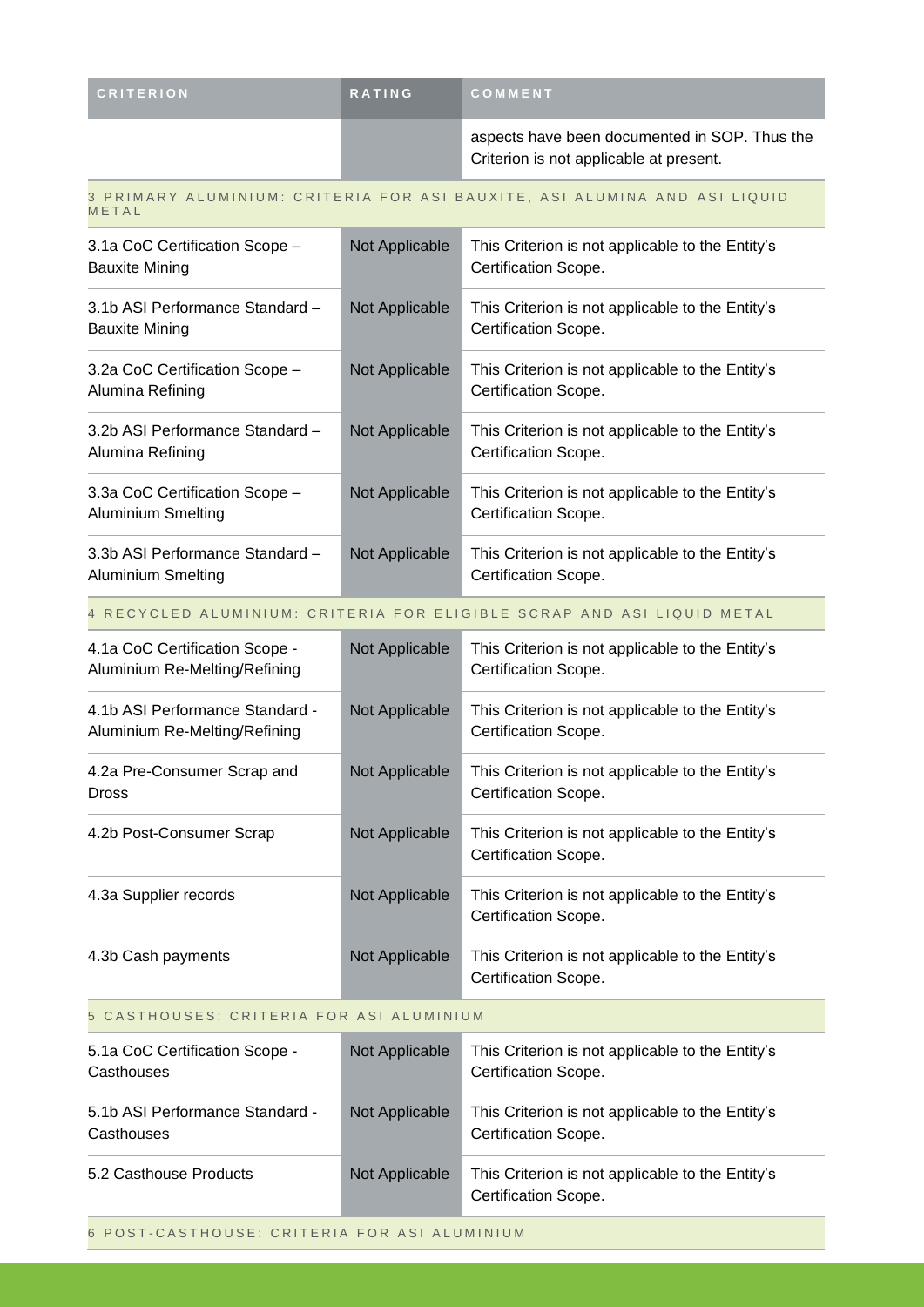| <b>CRITERION</b>                                                               | <b>RATING</b> | COMMENT                                                                                                                                                                                                                                                                                                                                                 |  |
|--------------------------------------------------------------------------------|---------------|---------------------------------------------------------------------------------------------------------------------------------------------------------------------------------------------------------------------------------------------------------------------------------------------------------------------------------------------------------|--|
| 6.1a CoC Certification Scope -<br>Post-Casthouse                               | Conformance   | The Entity has systems and procedures in place<br>to ensure that it is itself producing ASI Aluminium<br>only from an Entity and/or Facility/ies within the<br>Entity's CoC Certification Scope, and/or in which<br>the Entity holds a legal interest and are within the<br>CoC Certification Scope of another CoC Certified<br>Entity.                 |  |
| 6.1b ASI Performance Standard -<br>Post-Casthouse                              | Conformance   | The Entity has interacted with its metal suppliers<br>to source ASI Aluminium and to take commitment<br>to get certified against ASI Performance Standard<br>and ASI CoC Standard, the majority of them have<br>plans until Quarter 1 of 2022.                                                                                                          |  |
| 6.1c Sourcing ASI Aluminium                                                    | Conformance   | A procedure describes requirements in terms of<br>sourcing ASI Aluminium directly from another ASI<br>CoC Certified Entity, or via a metals trader or<br>warehouse where the ASI CoC Certified Entity<br>can supply or verify the associated CoC<br>Document containing Supplementary Information<br>sufficient to identify the corresponding shipment. |  |
|                                                                                |               | 7 DUE DILIGENCE FOR NON-COC INPUTS AND RECYCLABLE SCRAP MATERIAL                                                                                                                                                                                                                                                                                        |  |
| 7.1a Responsible sourcing policy<br>(anti-corruption)                          | Conformance   | The Entity has developed "Supplier Guiding<br>Principles", covering requirements like anti-<br>corruption, and are communicated via email to its<br>suppliers.                                                                                                                                                                                          |  |
| 7.1b Responsible sourcing policy<br>(responsible sourcing)                     | Conformance   | The Entity has developed "Supplier Guiding<br>Principles", applicable to all suppliers and<br>covering requirements like responsible sourcing<br>practices, and are communicated via email to its<br>suppliers.                                                                                                                                         |  |
| 7.1c Responsible sourcing policy<br>(human rights due diligence)               | Conformance   | The Entity has developed "Supplier Guiding<br>Principles", applicable to all suppliers and<br>covering requirements like Human Rights Due<br>Diligence, and are communicated via email to its<br>suppliers.                                                                                                                                             |  |
| 7.1d Responsible sourcing policy<br>(conflict affected and high risk<br>areas) | Conformance   | The Entity has developed "Supplier Guiding<br>Principles", applicable to all suppliers and<br>covering requirements related to Conflict and High<br>Risk Areas, and are communicated via email to its<br>suppliers.                                                                                                                                     |  |
| 7.2 Risk assessment                                                            | Conformance   | The Entity has conducted a risk assessment to<br>assess the risks of non-compliance with its<br>responsible sourcing policy by its suppliers of<br>Non-CoC Material and Recyclable Scrap Material.<br>At present the risk mitigation measures taken are<br>communication of and commitment of supplier                                                  |  |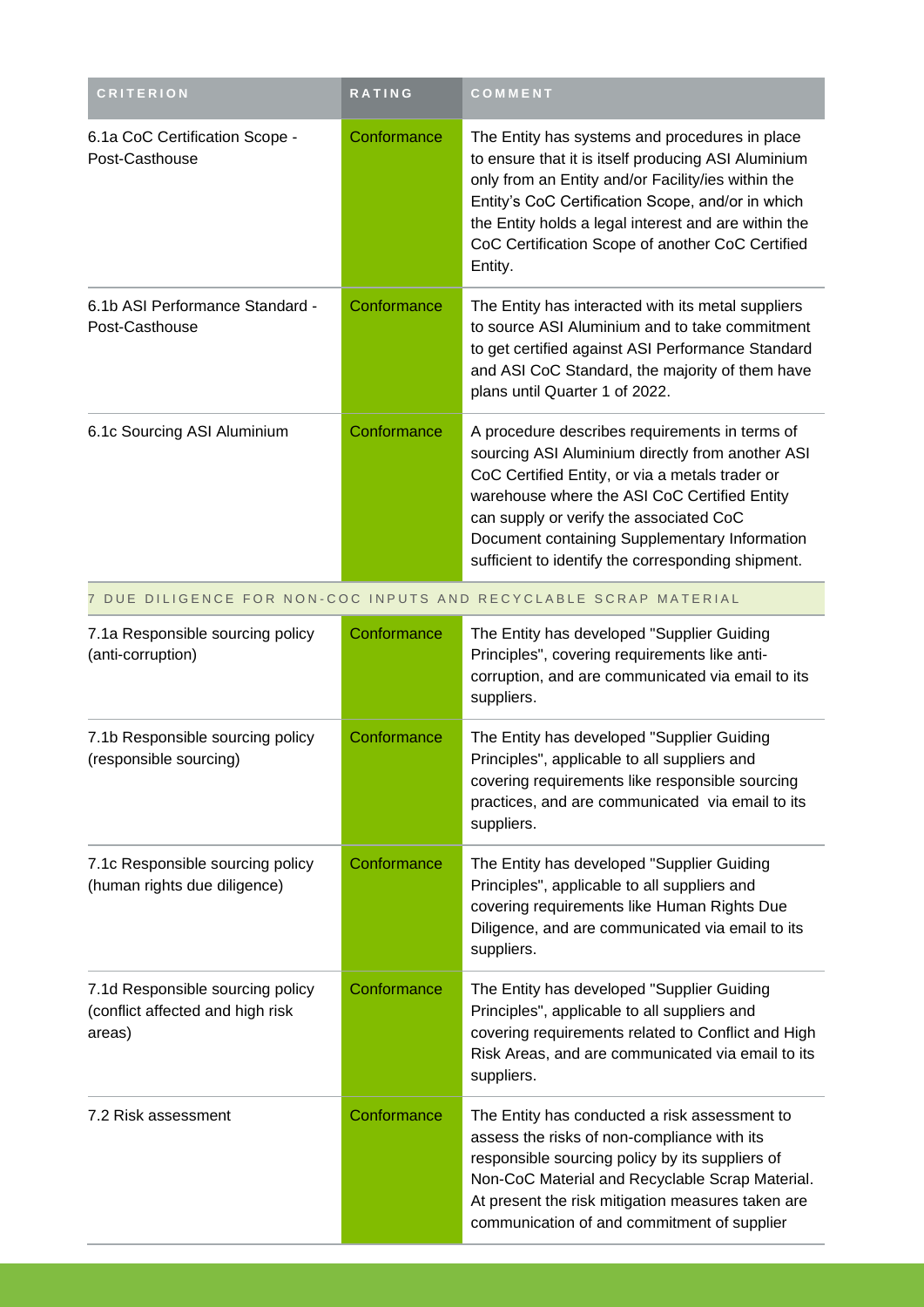| <b>CRITERION</b>                                        | RATING         | COMMENT                                                                                                                                                                                                                                         |
|---------------------------------------------------------|----------------|-------------------------------------------------------------------------------------------------------------------------------------------------------------------------------------------------------------------------------------------------|
|                                                         |                | management to Ball's "Supplier Guiding<br>Principles", which enlists major risk areas, like<br>legal compliance, environmental protection, with<br>an open option of supplier audits to check any<br>residual risks and their acceptable level. |
| 7.3 Complaints mechanism                                | Conformance    | The Entity has a documented complaint handling<br>procedure, covering all relevant stakeholders<br>including suppliers.                                                                                                                         |
| 8 MASS BALANCE SYSTEM: COC MATERIAL AND ASI ALUMINIUM   |                |                                                                                                                                                                                                                                                 |
| 8.1 Material Accounting System                          | Conformance    | The Material Accounting System is defined in a<br>procedure. The Entity uses SAP (System<br>Application and Product in Processing) for<br>inventory management. The Material Tracking<br>System following ASI requirements is defined.          |
| 8.2a Post-Consumer Scrap                                | Not Applicable | This Criterion is not applicable to the Entity's<br>Certification Scope.                                                                                                                                                                        |
| 8.2b Pre-Consumer Scrap (total)                         | Not Applicable | This Criterion is not applicable to the Entity's<br>Certification Scope.                                                                                                                                                                        |
| 8.2c Pre-Consumer Scrap (Eligible<br>Scrap)             | Not Applicable | This Criterion is not applicable to the Entity's<br>Certification Scope.                                                                                                                                                                        |
| 8.3 Material Accounting Period                          | Conformance    | The Material Accounting Period is specified as<br>quarterly.                                                                                                                                                                                    |
| 8.4 Input Percentage                                    | Conformance    | The Entity has developed a procedure which<br>specifies the calculation formula for Input<br>Percentage for a given Material Accounting<br>Period as per ASI requirements.                                                                      |
| 8.5 Input Percentage (Aluminium<br>Re-Melting/Refining) | Not Applicable | This Criterion is not applicable to the Entity's<br>Certification Scope.                                                                                                                                                                        |
| 8.6 Output Quantity determination                       | Conformance    | The Entity has developed a procedure which<br>specifies how to determine Output Quantity as per<br>ASI requirements.                                                                                                                            |
| 8.7 Output Quantity designation                         | Conformance    | The Entity has developed a procedure which<br>includes Output Quantity designation as per ASI<br>requirements.                                                                                                                                  |
| 8.8 Output Quantity - Pre-<br><b>Consumer Scrap</b>     | Conformance    | The Entity has developed a procedure which<br>includes consideration of Pre-Consumer Scrap<br>(Process Scrap) while calculating Output Quantity<br>as per ASI requirements.                                                                     |
| 8.9 Outputs not exceed Inputs                           | Conformance    | The Entity has developed a procedure which<br>prescribes that the total output of CoC Material<br>and/or Eligible Scrap does not proportionally                                                                                                 |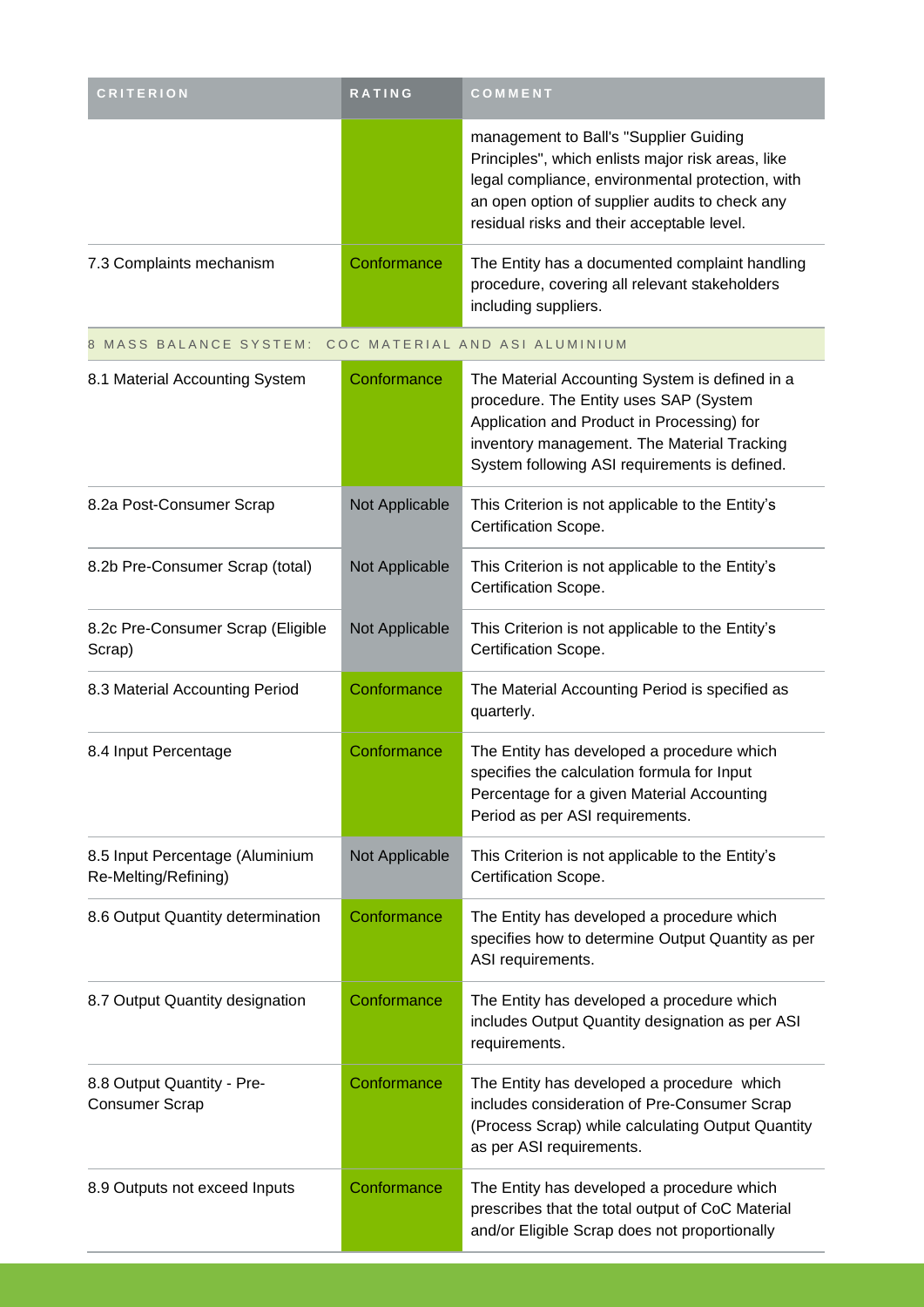| <b>CRITERION</b>                                         | <b>RATING</b> | COMMENT                                                                                                                                                                                                                                                            |
|----------------------------------------------------------|---------------|--------------------------------------------------------------------------------------------------------------------------------------------------------------------------------------------------------------------------------------------------------------------|
|                                                          |               | exceed the Input Percentage as applied to total<br>input of CoC Material and/or Eligible Scrap over<br>the Material Accounting Period.                                                                                                                             |
| 8.10a Internal Overdraws (not<br>exceed 20%)             | Conformance   | The Entity has developed a procedure which<br>specifies that the Internal Overdraw shall not<br>exceed 20% of total Input Quantity of CoC<br>Material for the Material Accounting Period.                                                                          |
| 8.10b Internal Overdraws (not<br>exceed affected amount) | Conformance   | The Entity has developed a procedure which<br>specifies that the Internal Overdraw shall not<br>exceed the affected amount due to the force<br>majeure situation.                                                                                                  |
| 8.10c Internal Overdraws (period to<br>make up)          | Conformance   | The Entity has developed a procedure which<br>specifies that the Internal Overdraw shall be made<br>up within the subsequent Material Accounting<br>Period.                                                                                                        |
| 8.11a Positive Balance (carry over)                      | Conformance   | The Entity has developed a procedure which<br>specifies that the Material Accounting System<br>must clearly identify any carry over of a Positive<br>Balance.                                                                                                      |
| 8.11b Positive Balance (expiry)                          | Conformance   | The Entity has developed a procedure which<br>specifies that Positive Balance generated in a<br>single Material Accounting Period and carried<br>over to the subsequent Material Accounting<br>Period shall expire at the end of that Period if not<br>drawn down. |
| 9 ISSUING COC DOCUMENTS                                  |               |                                                                                                                                                                                                                                                                    |
| 9.1 Shipments and transfers                              | Conformance   | The Entity has developed a procedure which<br>specifies that a CoC Document accompanies<br>each shipment or transfer of CoC Material<br>dispatched to other CoC Certified Entities or<br>Outsourcing Contractors.                                                  |
| 9.2a Date of issue                                       | Conformance   | The Entity has developed a procedure which<br>specifies that a CoC Document includes Date of<br>issue of the CoC Document.                                                                                                                                         |
| 9.2b Reference number                                    | Conformance   | The Entity has developed a procedure which<br>specifies that a CoC Document includes a<br>reference number which is linked to the Entity's<br>Material Accounting System for verification<br>purposes.                                                             |
| 9.2c Issuing Entity                                      | Conformance   | The Entity has developed a procedure which<br>specifies that a CoC Document includes the<br>identity, address and CoC Certification number of<br>the Entity issuing the CoC Document.                                                                              |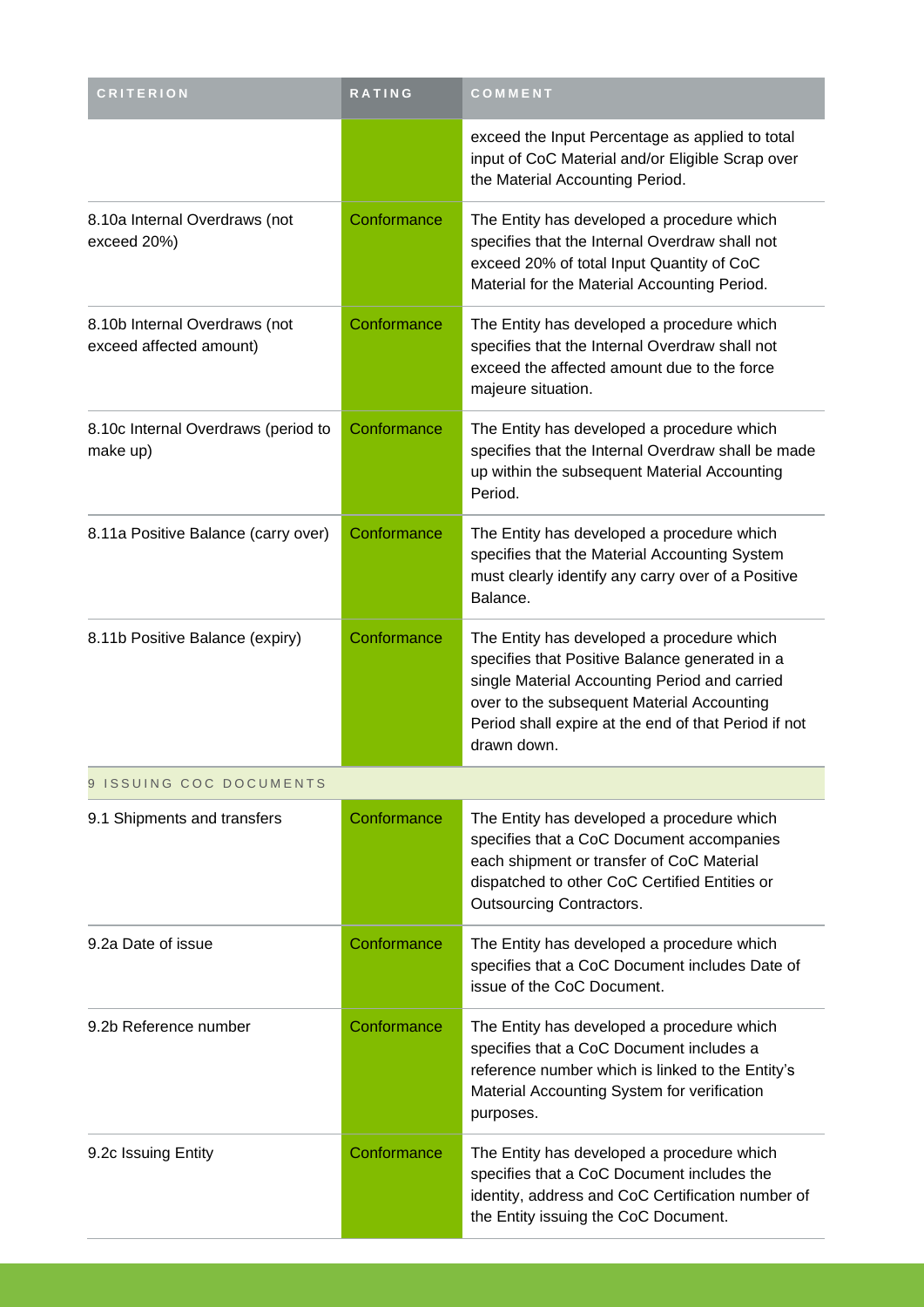| <b>CRITERION</b>                                       | <b>RATING</b>  | COMMENT                                                                                                                                                                                                                              |  |
|--------------------------------------------------------|----------------|--------------------------------------------------------------------------------------------------------------------------------------------------------------------------------------------------------------------------------------|--|
| 9.2d Receiving customer                                | Conformance    | The Entity has developed a procedure which<br>specifies that a CoC Document includes the<br>identity, address and CoC Certification number of<br>the customer receiving the CoC Document.                                            |  |
| 9.2e Responsible employee                              | Conformance    | The Entity has developed a procedure which<br>specifies that a CoC Document includes the<br>responsible employee of the Entity who can verify<br>information in the CoC Document.                                                    |  |
| 9.2f Conformance statement                             | Conformance    | The Entity has developed a procedure which<br>specifies that a CoC Document includes a<br>statement confirming that "The information<br>provided in the CoC Document is in conformance<br>with the ASI CoC Standard."                |  |
| 9.2g Type of CoC Material                              | Conformance    | The Entity has developed a procedure which<br>specifies that a CoC Document includes type of<br>CoC Material in the shipment.                                                                                                        |  |
| 9.2h Mass of CoC Material                              | Conformance    | The Entity has developed a procedure which<br>specifies that a CoC Document includes Mass of<br>CoC Material in the shipment.                                                                                                        |  |
| 9.2i Mass of total material                            | Conformance    | The Entity has developed a procedure which<br>specifies that a CoC Document includes Mass of<br>total Material in the shipment.                                                                                                      |  |
| 9.3a Sustainability Data (optional)                    | Not Applicable | This Criterion is not applicable to the Entity's<br><b>Certification Scope</b>                                                                                                                                                       |  |
| 9.3b Sustainability Data (passing<br>on)               | Conformance    | The Entity intends to pass on the Sustainability<br>Data, by including it in the issued CoC<br>Documents.                                                                                                                            |  |
| 9.3c Post-Casthouse ASI<br><b>Certification status</b> | Conformance    | The Entity's CoC Document also includes the<br>applicable Sustainability Data of CoC Material<br>along with ASI Certification status for the ASI<br>Performance Standard for the Entity and/or<br>Facility issuing the CoC Document. |  |
| 9.4 Supplementary Information<br>(optional)            | Conformance    | The Entity has developed a procedure which<br>includes the Entity's CoC Document, mentioning<br>supplementary information, which is supported by<br>objective evidence.                                                              |  |
| 9.5 Response to verification<br>requests               | Conformance    | The Entity has developed a procedure which<br>describes the systems in place to enable it to<br>respond to reasonable requests for verification of<br>information in CoC Documents issued by the<br>Entity.                          |  |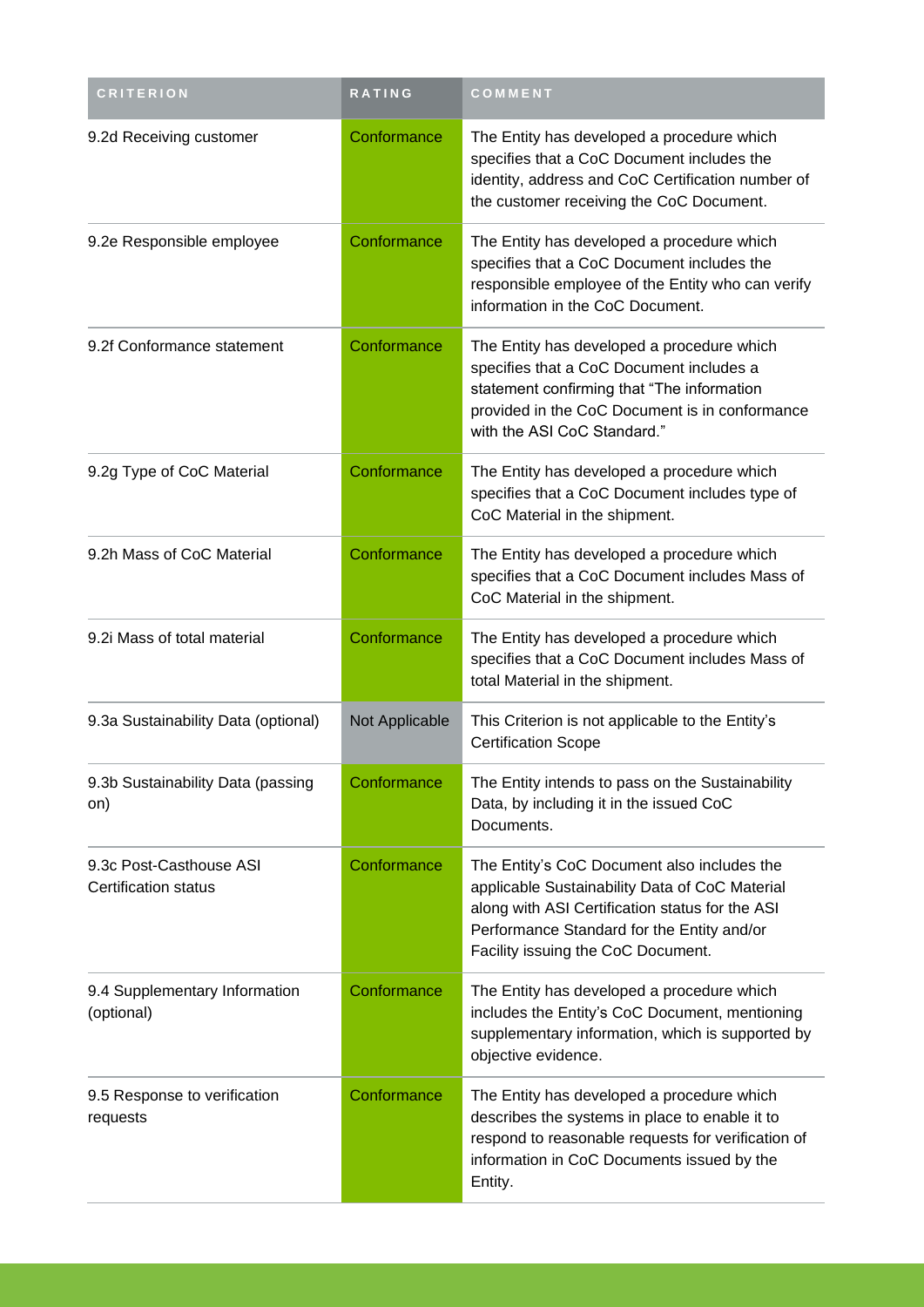| <b>CRITERION</b>                                        | <b>RATING</b>  | COMMENT                                                                                                                                                                                                                                                                                                                                               |
|---------------------------------------------------------|----------------|-------------------------------------------------------------------------------------------------------------------------------------------------------------------------------------------------------------------------------------------------------------------------------------------------------------------------------------------------------|
| 9.6 Error management                                    | Conformance    | The Entity has developed a procedure which<br>describes the scenario when an error is<br>discovered after CoC Material has been shipped,<br>the Entity and the receiving party document the<br>error and the agreed steps taken to correct it, and<br>implement actions to avoid a recurrence.                                                        |
| 10 RECEIVING COC DOCUMENTS                              |                |                                                                                                                                                                                                                                                                                                                                                       |
| 10.1 Verify required information<br>included            | Conformance    | The Entity has developed a procedure which<br>specifies that all required information in received<br>CoC Documents as set out in criteria, are verified.                                                                                                                                                                                              |
| 10.2 Verify consistency with<br>shipments               | Conformance    | The Entity has developed a procedure which<br>specifies the requirements about verifying the<br>consistency of received CoC Documents with the<br>accompanying CoC Material or Eligible Scrap<br>before recording information in their Material<br>Accounting System.                                                                                 |
| 10.3 Verify supplier CoC<br><b>Certification status</b> | Conformance    | The Entity has developed a procedure which<br>specifies the requirements about checking the ASI<br>website on a regular basis to verify the validity<br>and scope of the supplier's ASI CoC Certification<br>for any changes that might affect the status of the<br>supplied CoC Material or Eligible Scrap                                           |
| 10.4 Error management                                   | Conformance    | The Entity has developed a procedure which<br>specifies the requirements about handling the<br>situation when an error is discovered after CoC<br>Material or Eligible Scrap has been received. The<br>Entity and the supplying party document the error<br>and the agreed steps taken to correct it, and<br>implement actions to avoid a recurrence. |
| 11 MARKET CREDITS SYSTEM:                               | ASI CREDITS    |                                                                                                                                                                                                                                                                                                                                                       |
| 11.1a Material Accounting System<br>- allocation        | Not Applicable | The Entity does not apply the ASI Market Credits<br>System.                                                                                                                                                                                                                                                                                           |
| 11.1b Link to Casthouse Products                        | Not Applicable | The Entity does not apply the ASI Market Credits<br>System.                                                                                                                                                                                                                                                                                           |
| 11.1c No double counting                                | Not Applicable | The Entity does not apply the ASI Market Credits<br>System.                                                                                                                                                                                                                                                                                           |
| 11.1d No Positive Balance of ASI<br>Credits             | Not Applicable | The Entity does not apply the ASI Market Credits<br>System.                                                                                                                                                                                                                                                                                           |
| 11.2a Date of issue                                     | Not Applicable | The Entity does not apply the ASI Market Credits<br>System.                                                                                                                                                                                                                                                                                           |
| 11.2b Reference number                                  | Not Applicable | The Entity does not apply the ASI Market Credits<br>System.                                                                                                                                                                                                                                                                                           |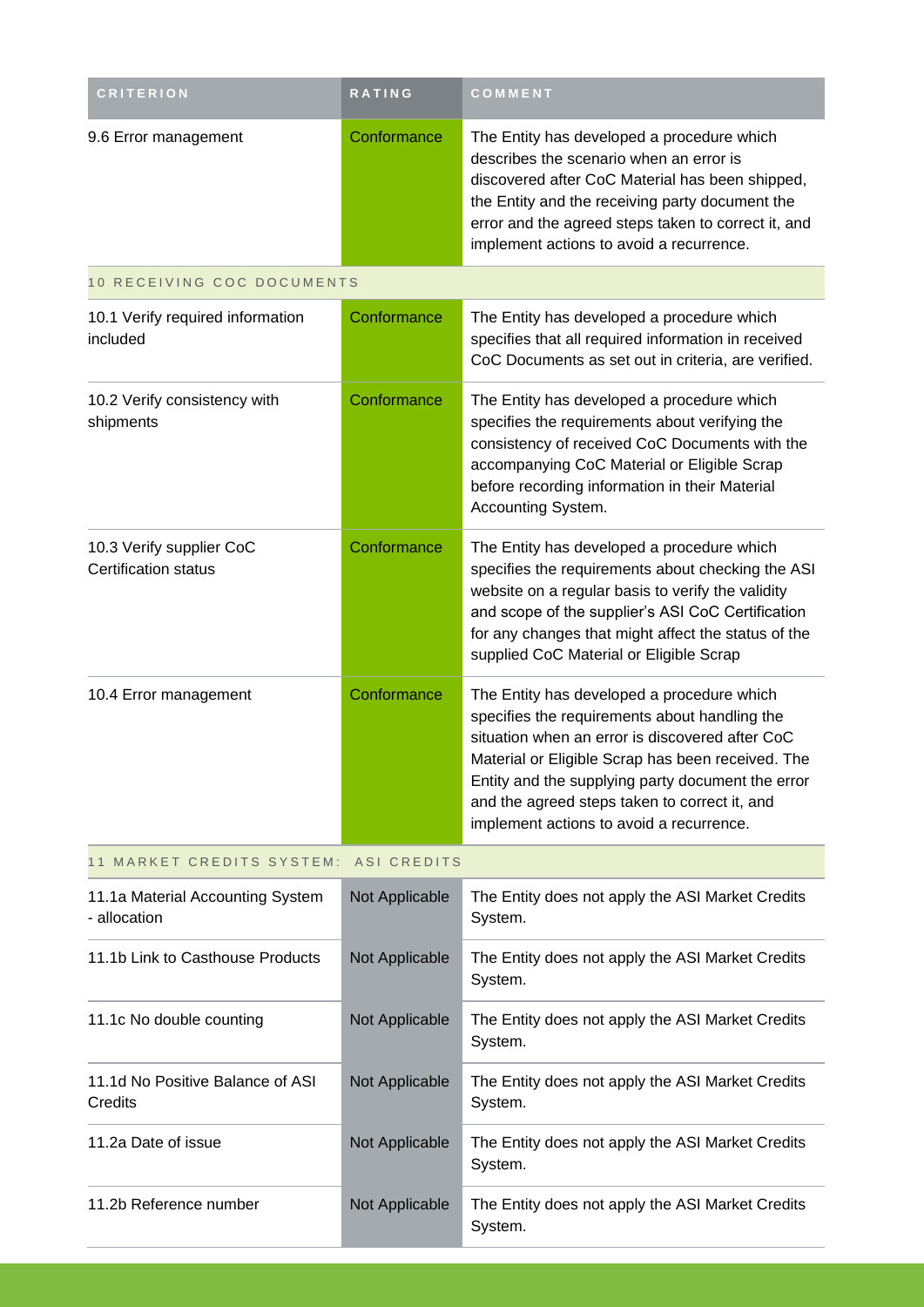| <b>CRITERION</b>                                          | RATING         | COMMENT                                                                                                                                                  |
|-----------------------------------------------------------|----------------|----------------------------------------------------------------------------------------------------------------------------------------------------------|
| 11.2c Issuing Entity                                      | Not Applicable | The Entity does not apply the ASI Market Credits<br>System.                                                                                              |
| 11.2d Receiving Entity                                    | Not Applicable | The Entity does not apply the ASI Market Credits<br>System.                                                                                              |
| 11.2e Conformance statement                               | Not Applicable | The Entity does not apply the ASI Market Credits<br>System.                                                                                              |
| 11.2f ASI Credits statement                               | Not Applicable | The Entity does not apply the ASI Market Credits<br>System.                                                                                              |
| 11.2g Quantity                                            | Not Applicable | The Entity does not apply the ASI Market Credits<br>System.                                                                                              |
| 11.3a CoC Certification Scope -<br>purchasing ASI Credits | Not Applicable | The Entity does not apply the ASI Market Credits<br>System.                                                                                              |
| 11.3b Material Accounting System<br>- purchasing          | Not Applicable | The Entity does not apply the ASI Market Credits<br>System.                                                                                              |
| 11.3c Expiry                                              | Not Applicable | The Entity does not apply the ASI Market Credits<br>System.                                                                                              |
| 11.3d No re-trading                                       | Not Applicable | The Entity does not apply the ASI Market Credits<br>System.                                                                                              |
| 11.3e No allocation to physical<br>products               | Not Applicable | The Entity does not apply the ASI Market Credits<br>System.                                                                                              |
| 11.3f Verify supplier CoC<br><b>Certification status</b>  | Not Applicable | The Entity does not apply the ASI Market Credits<br>System.                                                                                              |
| 11.3g Five year maximum for ASI<br>Credits purchasing     | Not Applicable | The Entity does not apply the ASI Market Credits<br>System.                                                                                              |
| 12 CLAIMS AND COMMUNICATIONS                              |                |                                                                                                                                                          |
| 12.1a ASI Claims Guide                                    | Conformance    | The Entity has developed a procedure to ensure<br>that any claims and/or representations that are<br>made are consistent with the ASI Claims Guide.      |
| 12.1b Verifiable evidence                                 | Conformance    | The Entity has developed a procedure which<br>addresses the requirements of verifiable evidence<br>to support the claims and/or representations<br>made. |
| 12.1c Employee training                                   | Conformance    | The training was provided to relevant personnel to<br>properly understand and communicate the claims<br>and/or representations.                          |